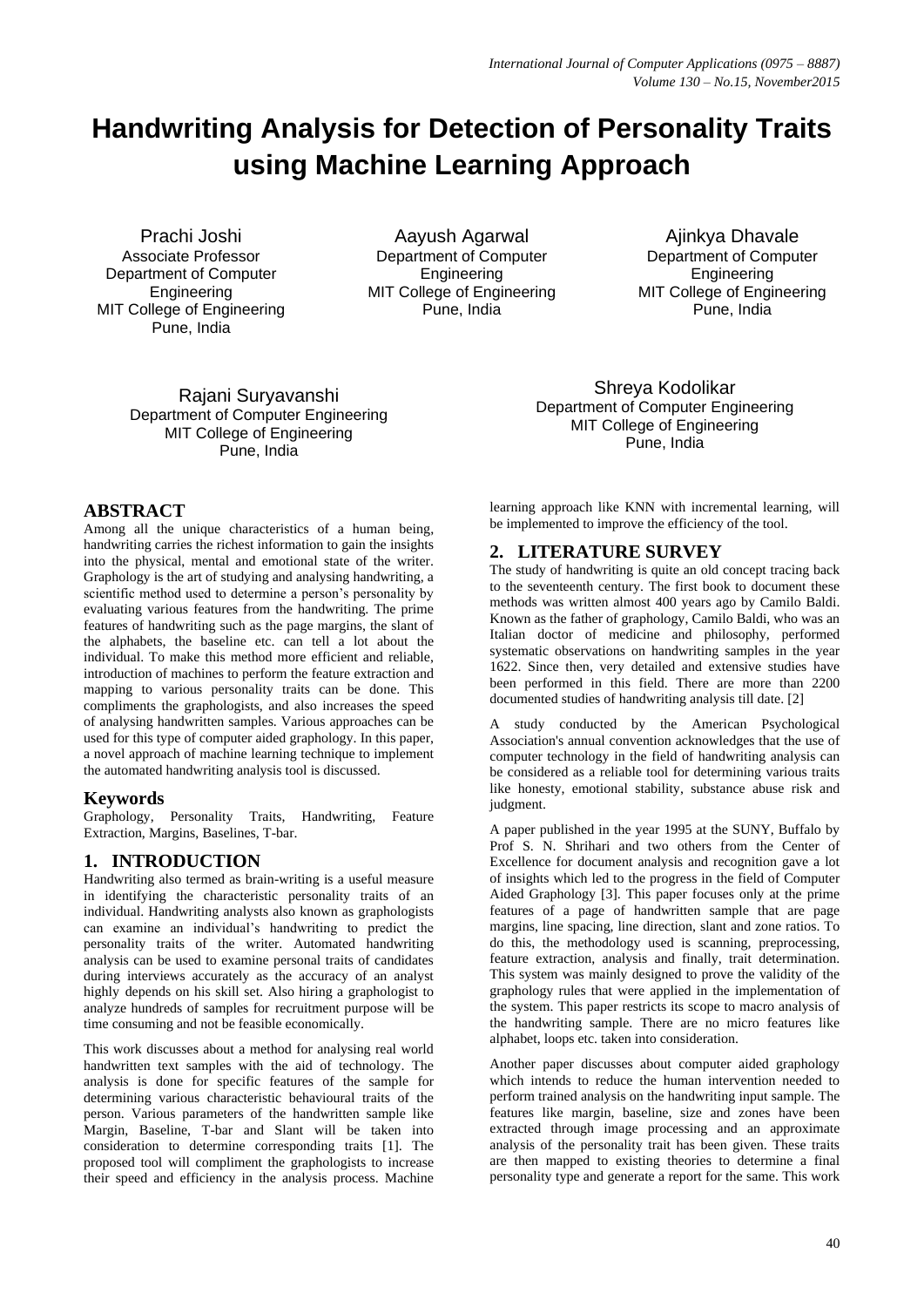includes limited physical features of handwriting. Additional perspective can be provided by using approaches like Natural Language Processing which can improve the efficiency of the system [4].

A paper based on artificial neural network explores the implementation of a machine learning approach in the field of handwriting analysis. This paper proposed a method to predict the personality traits of a person by analyzing the baseline, pen pressure and the letter 't' as found in the individual's handwriting sample. These extracted features are then given as an input to the artificial neural network which in turn gives output as personality trait to the user. The future work discussed in this paper are, including more features of the handwriting like the size of the letters and the margins as inputs for personality trait determination to improve the system output[5].

The various algorithms and techniques used for the analysis have been discussed below:

### **2.1 Polygonalization**

Polygonalization is a method of subdividing the plane into polygons. This is the main technique used to find the slant of the baseline. In this technique of Polygonalization, a closed polygon is drawn around a single line of the scanned handwriting sample. The slope of the polygon in Fig. 1 is found using the coordinates of the polygon. This slope corresponds to the slope of the baseline. [5]



**Fig. 1: Polygonalization**

#### **2.2 Thresholding Algorithm**

Image thresholding is an uncomplicated and effective way of partitioning. This image analysis algorithm is a type of image segmentation that segments objects by transforming grayscale images into binary images. Image thresholding is most effective in images with high levels of contrast such like handwritten sample on white sheet using a black pen [6].

### **2.3 Template Matching**

Template matching is a technique in image processing used for finding small parts of an image which match a given image that is template image. From the scanned handwritten sample, individual lines are isolated and individual characters are identified. Finally, the identified characters are compared with all the template images by correlation and a match is found. [7]



**Fig. 2:Template Matching**

#### **2.4 Artificial Neural Network**

When large sample of data is analysed, different combinations of traits are derived. These combinations of traits are analyzed to predict the personality trait using artificial neural network. Back propagation is the abstraction of the Widrow-Hoff learning rule to multiple-layer networks and nonlinear differentiable transfer functions. Input vectors and the

analogous target vectors are used to train a network until it can approximate function is determined which can associate input vectors to output vectors, or classify input vectors in an appropriate way defined by default [5]. Fig 3 [8] shows a neural network active node. This is a flow diagram of the active nodes used in the hidden network. Each input is multiplied by weight (the  $w_N$  values), and then summed. This produces a single value that is passed through an "s" shaped nonlinear function called sigmoid.



**Fig. 3: Artificial Neural Network**

## **3. PARAMETERS FOR ANALYSING HANDWRITING**

Graphologists are the handwriting analysts who identify the characteristics traits of a person merely by examining the handwritten samples of the individual. As this is a manual process, the skilfulness of the examiner defines the accuracy. However this is a time consuming and costly affair solely because of the human intervention. Thus, in the proposed methodology the focus would be on the development of a computer aided tool with minimum human intervention that would be able to predict the characteristic traits of a person intelligently. Baseline, writing pressure, spacing between letters, words and lines, size of letters, strokes connecting the letters, width of margins, starting strokes, ending-strokes, slant of word etc. are the most common parameters that help in identifying the personality traits of an individual through handwriting analysis. This paper would be focusing on the following four parameters: Baseline, Letter-slant, Height of the T-bar and Width of Margins.

#### **3.1 Baseline**

The baseline is the feature which reveals a great deal of information as far as the personality of the writer is concerned. Baseline in a person's handwriting is the imaginary line along which the writer aligns the bottoms of the middle zone letters, when asked to write on a blank paper. Slanting downwards, rising upwards and level are the three most common baselines found in handwriting [5]. Different personality traits are associated with each of the above types of baselines. These characteristic traits are mentioned in the table below.

|  |  | <b>Table 1: Baseline Characteristics</b> |  |  |
|--|--|------------------------------------------|--|--|
|--|--|------------------------------------------|--|--|

| <b>Baselines</b>               | <b>Corresponding traits</b> |  |
|--------------------------------|-----------------------------|--|
| Ascending (rising upwards)     | Optimistic                  |  |
| Descending(slanting downwards) | Pessimistic                 |  |
| Level(Straight)                | <b>Balanced</b>             |  |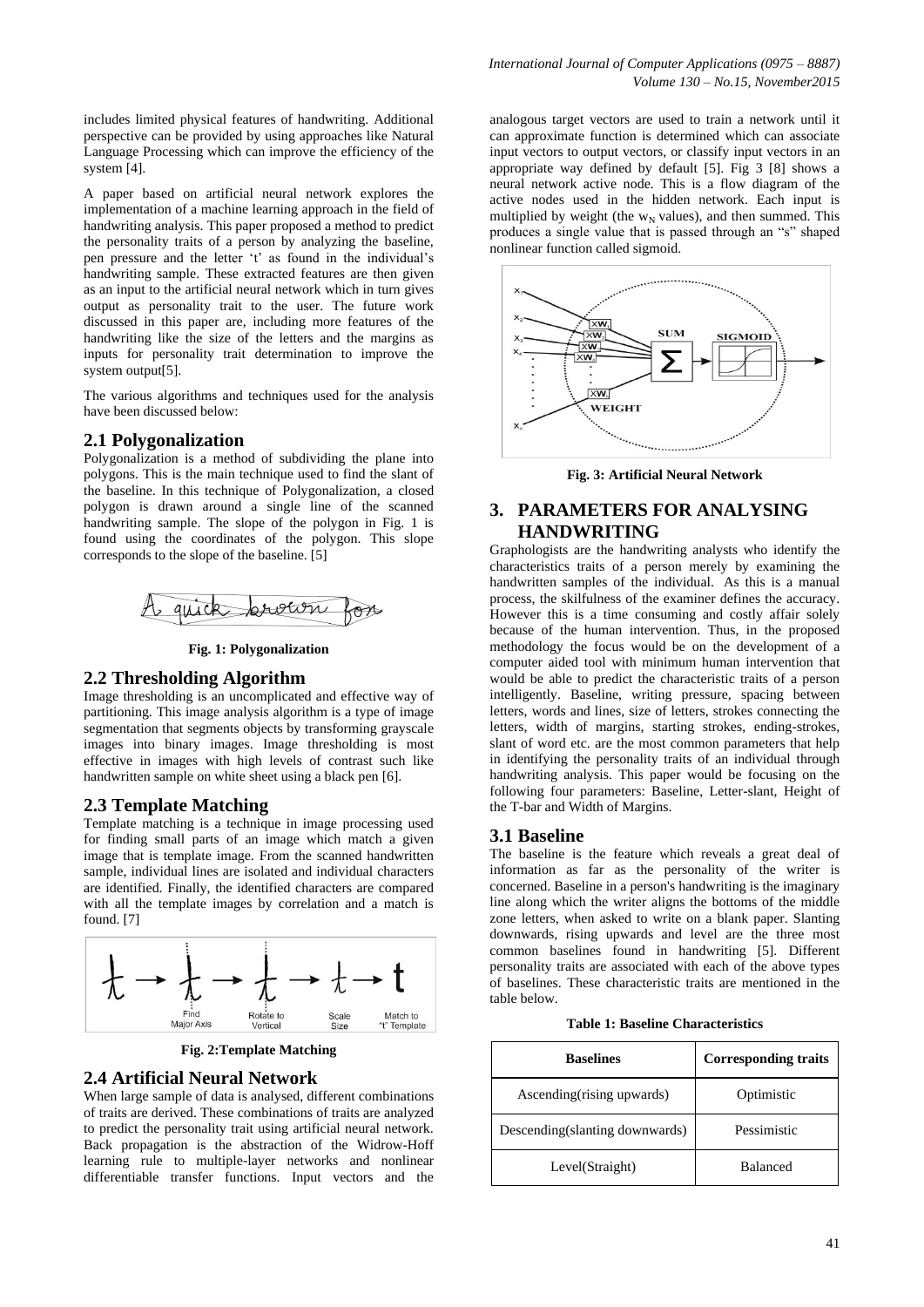

#### **Fig. 4: Types of Baseline**

The technique that would be used to determine baseline, in this paper is polygonolization. In this method the smallest possible polygon around the line to be examined is drawn. This polygon should cover every point on the line. The slope of various sides of this polygon will help us identify the baseline.

### **3.2 Letter Slant**

The slant of the letter is used to understand whether an individual"s handwriting is inclined towards the right or towards the left or is it vertical. It has been observed that, around 77 percent of individuals write with a right slant, 15 percent with left slant and remaining 8 percent write vertically [9]. The slant of an handwriting is in relation to an individual's emotional direction and degree of sentimental control. The writer's connection between the inner and outer world is indicated by means of the slant of the letters.

**Table 2: Slant Characteristics**

| Slant            | Corresponding trait                                                                                    |
|------------------|--------------------------------------------------------------------------------------------------------|
| Extreme<br>left  | Fear of the future, defensive, early rejection.                                                        |
| Extreme<br>right | Lack of self-control, impulsive, unrestrained,<br>intense, very expressive, low frustration tolerance. |
| Left             | Reflective, independent, not sympathetic,<br>difficulty in adapting and expressing emotions.           |
| Right            | Expressive, confidence in convictions, freedom of<br>thought, extrovert, future orientation.           |
| Vertical         | Head controls over heart, independent emotional<br>nature, and works independently.                    |

To determine the slant, the following method is proposed. In the grid of every individual letter that would be obtained after template matching, a line will be drawn between the lowermost and the uppermost points of that letter [10]. Slope of this line will calculate and similarly it would be calculated for all other letters. The average of all slopes calculated will give the slant of letters [7].

### **3.3 Height of 't' bar**

Another important feature that reveals lot of accurate information about the writer is the lower-case letter 't'. There are different ways in which a lowercase 't' can be written. This paper would be specifically focusing on the height of the tbar. The t-bar can cut the stem of the letter 't' at different positions like the lower-portion, mid-portion, upper-portion of the stem or not cut the stem at all. Different characteristics traits of a writer can be identified depending on where the writer crosses the t-bar [11]. These personality traits are mentioned in the table below.

| Table 3: 't' Bar Characteristics |  |
|----------------------------------|--|
|----------------------------------|--|

| bar                                   | Position of t- Corresponding trait                                                                                                                                                      |
|---------------------------------------|-----------------------------------------------------------------------------------------------------------------------------------------------------------------------------------------|
| Crossed<br>high(but<br>above<br>stem) | very High self-esteem: This reveals confidence,<br>not ambition, and the ability to plan ahead, high<br>the goals, high personal expectations and an<br>overall good self-image.        |
| above<br>middle zone                  | Crossed just Moderate self-esteem: It indicates a practical<br>the and successful person.                                                                                               |
| low on<br>stem                        | Crossed very Low self-esteem: This person fears failure<br>the and resists change. He is rarely successful<br>enough in his own eyes despite his<br>accomplishments and resists change. |
| the stem                              | Crossed above <b>Dreamer</b> : This person's goals and dreams<br>lose touch with reality.                                                                                               |



**Fig. 5: Types of 't' Bar**

Through template matching all the lowercase 't' letters will be singled out and compared with the predefined templates [10]. 4 templates of letter "t" will be predefined each consisting of t-bar at a height very low on the stem, at mid level on the stem, at very high height on the stem and out of the stem respectively. The given template will be matched with the predefined ones using Hamming distance [12]. Hamming distance will measure the minimum number of substitutions required to change one into the other. The predefined template which is achieved with minimum number of substitutions on the input template will be the matching template.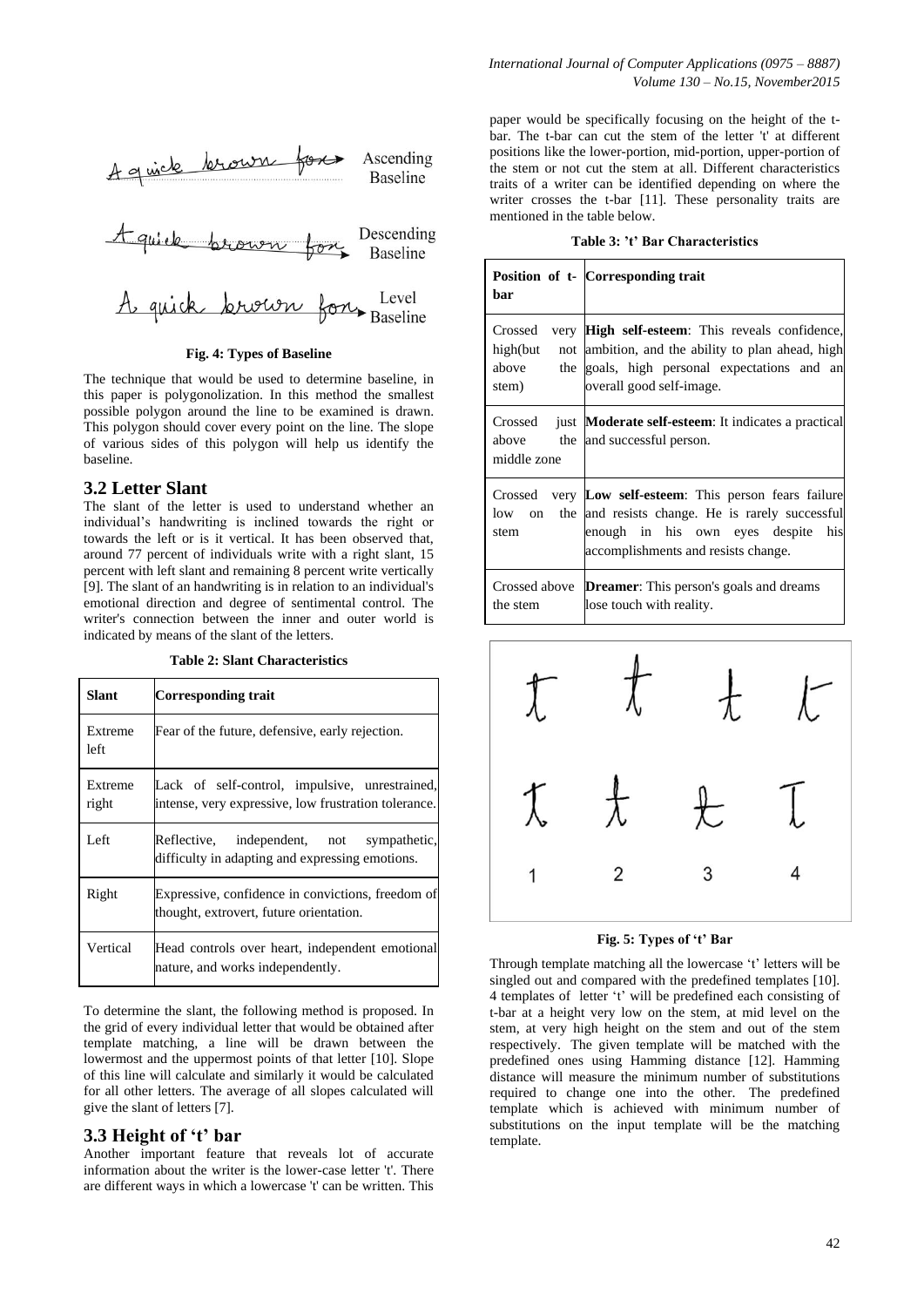# **3.4 Margin**

The margin is generally considered to define the layout of the page. Any individual assumes a particular margin while writing on a blank paper. The blank spaces on the left, right, top and bottom on a page comprises the margin. In this paper, different types of left and right margins namely- wide right, wide left, no margin at all and evenly spaced margin will be considered. Following are the characteristic personality traits of individuals associated with the above mentioned types of margin [1].

**Table 4: Margin Characteristics**

| <b>Margin</b><br>Orientation | Corresponding trait                                         |
|------------------------------|-------------------------------------------------------------|
| Wide left                    | Courageous.                                                 |
| Wide right                   | Avoids future and a reserved person.                        |
| No margin                    | devotes<br>and<br>oneself<br><b>Insecure</b><br>completely. |
| Even margin                  | Self disciplined and balanced.                              |

To obtain the margin, virtual vertical lines will be drawn from the top left on the scanned image. The line that would encounter a good number of pixels with a low numerical value

on the gray scale will be considered as the left margin. Similarly to obtain the right margin vertical lines will be drawn from the top right

# **4. PROPOSED APPROACH**

This work aims at obtaining personal characteristic traits of individuals especially in the age group of 20-35 years when they face many interviews.

# **4.1 Generation of Training Dataset**

Sample Training set will be generated using 100 samples of handwriting, which will be examined by a professional

Graphologist. Using Image Processing tools the feature vectors matrix of the same handwriting samples will be generated. The Feature Vector Matrix is the mathematical representation of the handwritten text in form of feature vectors. Based on the characteristics corresponding to particular trait, as identified by the graphologist, classes will be created. Initially, each FV Matrix, created for a particular handwriting sample, will be manually mapped into its corresponding class as suggested by the graphologist [13]. In this way a dataset will be generated that contains individual classes corresponding to each trait. Later a supervised machine learning algorithm would be used for mapping new samples into previously identified classes.





### **4.2 Trait Identification Based on Trained Data**

Once the dataset is trained, it will be easy to identify the traits corresponding to a new sample of handwriting. The Feature Vector Matrix for a new handwriting sample will be created and then its similarity with the trained dataset would be calculated using the similarity matrix method. K-NN classifier will be used to identify the class which is most appropriate for the handwriting sample, based on the similarity matrix. In this .

way the handwriting would be identified in a class that will map the handwriting to its corresponding trait [14]. After the results are produced, it would be stored in the trained dataset. By storing the new sample into the class to which it is mapped will be able to implement the incremental machine learning, increasing the accuracy of the future results that will be produced.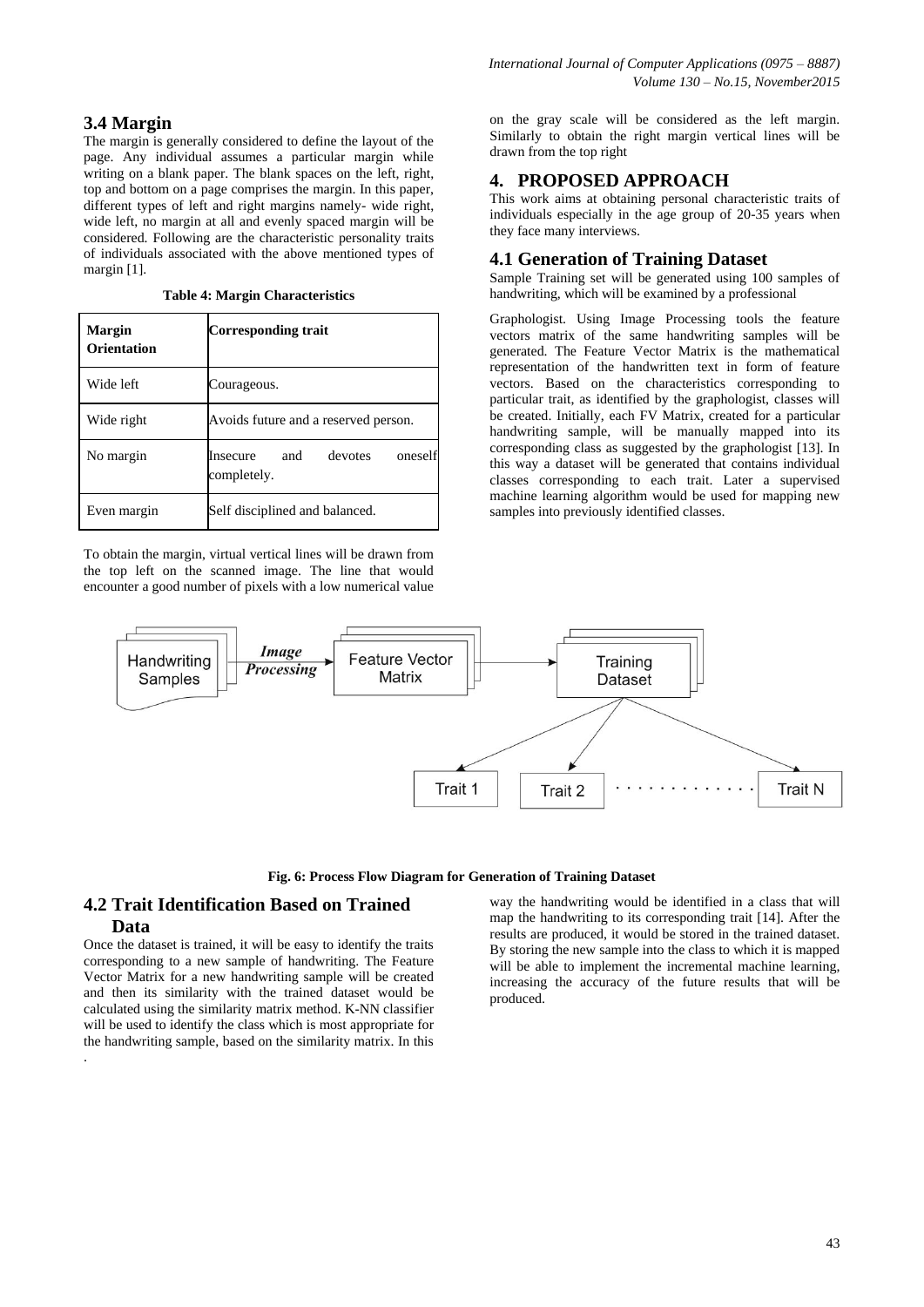

**Fig. 7: Process Flow Diagram for Classification of Traits**

### **4.3 Mathematical Model**

1) Building the training set

For  $TD_1$  to  $TD_n \in C_1$  to  $C_m$ 

where,

n is no. of training documents

m is no of classes

(i) Extract  $f_1$  to  $f_y$  features [Selection based on discussed parameters]

(ii) Build  $FV_i$  for every  $TD_i$ 

where,

 $FV_i = \{f_1, ..., f_v\}$ 

2) Classification of unknown sample x

For  $TD_1$  to  $TD_n$ 

- (i) Calculate similarity  $(TD_i, x)$
- (ii) Determine value of k
- (iii) For  $C_1$  to  $C_p$  obtained from k;

Classify  $x \to C_f | C_f$  is majority class

(iv) Determine  $C_f \rightarrow$  trait identified for x

### **5. CONCLUSION**

This paper has proposed a methodology to predict the accurate personality traits of an individual from the features extracted from handwriting using a machine learning approach. This paper explores the personality traits revealed by baseline, margin, slant of the words and height of t-bar of a person's handwriting. These features will be extracted from

the handwriting samples into feature vectors which would be compared with an initially trained data set; and then mapped to the class with corresponding personality trait. The baseline would be evaluated using the method of Polygonalization while margin will be calculated using the method of vertical scanning. The height of the t-bar on the stem of the alphabet 't' and word-slant would be calculated using template matching.

The proposed system can be used as a complementary tool by the graphologist to improve the accuracy of handwriting analysis and also make the process fast. It will also assist the HR/company employer in decision making regarding the suitability of an employee for the specific job and improving the retention of an employee. The future work can be to include more features from the micro approach of handwriting analysis like the loops of alphabet 'f' and 'l', gradient, concavity of letters and so on in order to predict more accurate results.

### **6. REFERENCES**

- [1] Champa, H.N. and Anandakumar, K.R,"Automated human behavior prediction through handwriting analysis", Integrated Intelligent Computing (ICIIC), 2010 First International Conference
- [2] "Handwriting Research Corporation" http://www.handwriting.com/facts/history.html
- [3] G. Sheikholeslami, S. N. Srihari, V. Govindaraju, "COMPUTER AIDED GRAPHOLOGY", Center of Excel lence for Document Analysis and Recognition.Ding, W. and Marchionini, G. 1997 A Study on Video Browsing Strategies. Technical Report. University of Maryland at College Park.
- [4] Rashi Kacker, Hima Bindu Maringanti, "Personality analysis through handwriting" , GSTF Journal on Computing (JoC) Vol.2 No.1, April 2012.